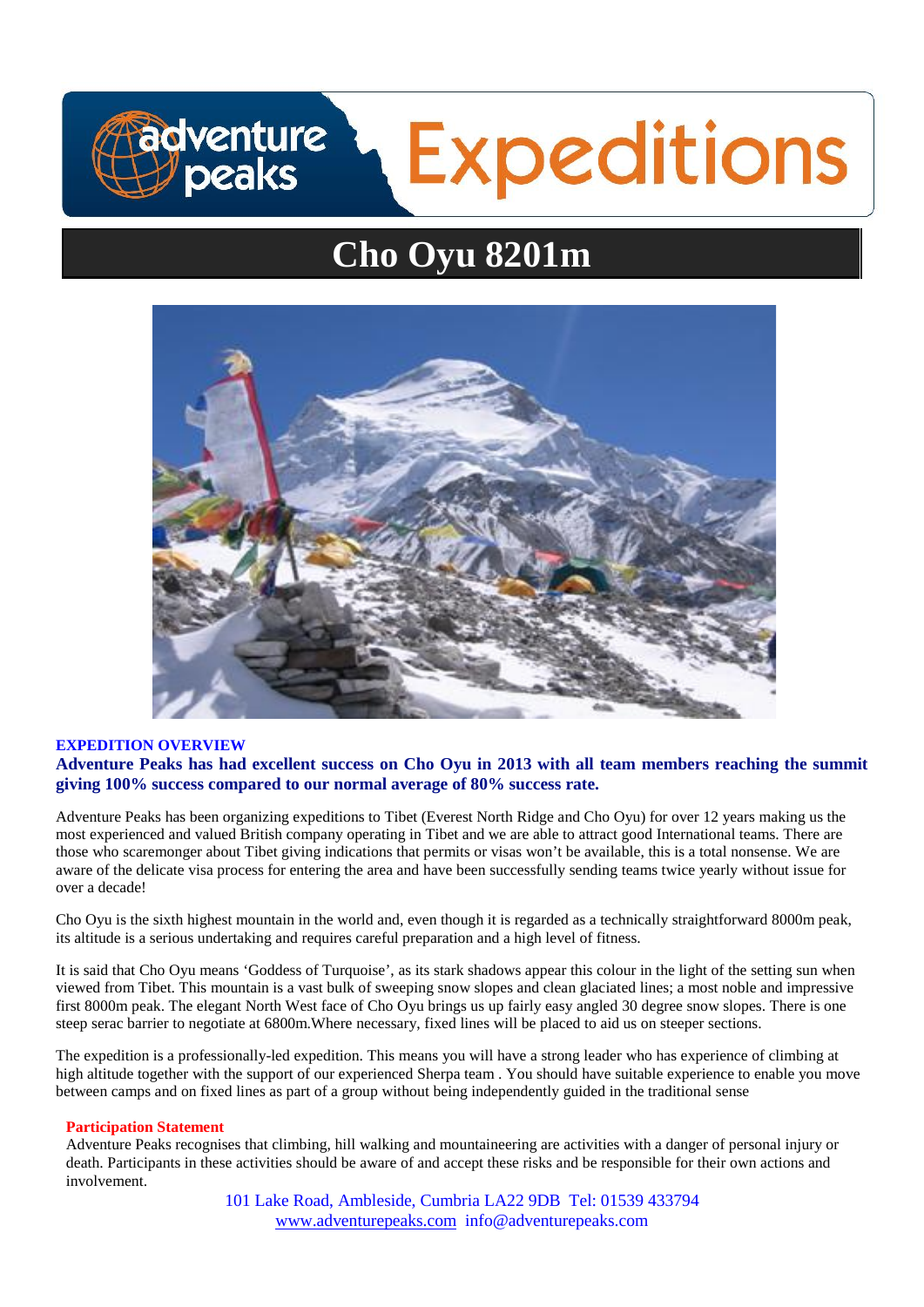#### **ITINERARY**

#### **Adventure Travel – Accuracy of Itinerary**

Although it is our intention to operate this itinerary as printed, it may be necessary to make some changes as a result of flight schedules, climatic conditions, limitations of infrastructure or other operational factors. As a consequence, the order or location of overnight stops and the duration of the day may vary from those outlined. You should be aware that some events are beyond our control and we would ask for your patience

# **KEY to inclusions (H-hotel, C-Camping, B-breakfast, L-lunch, D-dinner/evening meal**

**Day 1:** International flights.

**Day 2:** Arrive Kathmandu, transfer to hotel, close to the famous, bustling Thamel district of Kathmandu and within walking distance of the monkey temple. A place with lovely gardens where one can relax. (H,B).

**Day 3:** Free day enjoying the 'bombardment of the senses' that is Kathmandu whilst Tibetan Visas are finalised . (H.B).

**Day 4:** We leave Kathmandu early in the morning for our approach drive to the Friendship Bridge at Zhangmu, our entry point into Tibet. Our Liaison Officer and Interpreter, who will remain with us for the duration of the expedition, will meet us here. It would be possible to drive directly to base camp at 4900 metres within one day however this would be unwise, placing expedition members at a higher risk of the symptoms of altitude sickness. We prefer the more gradual approach that will allow us to move more directly up the mountain on arrival and provide the opportunity to see more of Tibet. Overnight will be spent in a 'Hotel' in Zhangmu; sometimes it may be necessary to hire local porters to portage a blockage due to landslides! (H,B,L,D).

Day 5-6: Drive to Nyalam in four wheel drive land cruisers. The next two days will be spent on the surrounding hills taking gentle acclimatisation walks up to 4500 metres. Climbing high and sleeping low in this way is essential in the early parts of the expedition. (H,B,L,D).

**Day 7-8:** Drive to Tingri across the great Tibetan plateau and the famous Lalung La pass (5050m), a superb viewpoint festooned with Buddhist prayer flags. Depending on how people are feeling we may stay in Tingri one or two nights, as the acclimatisation walks can be completed from Tingri or Chinese Base Camp. (H,B,L,D).

**Day 9-11:** Drive to Chinese Base Camp 4900m with good views of Everest en route (Normally only 40 minutes from Tingri). Our liaison officer and interpreter will remain here for the duration of the expedition, occasionally visiting our base camp. If only one night was spent in Tingri, then we will take our acclimatisation walk from here, where we can reach a height of 5600m. We will also have one rest day before starting our trek to ABC. Our Yaks should arrive in the evening or early the next morning. (C,B,L,D).

**Day 12:** Today we start moving along with our Yaks to intermediate camp en-route towards the base of Cho Oyu. The walk to intermediate camp normally takes about four hours, initially flat but slowly rising to 5150m just above the terminal moraine of the Gyabrag Glacier. (C,B,L,D).

**Day 13:** The rewards of our earlier acclimatisation gained during the approach walks should allow us to progress directly up to ABC today at 5700m. The walk takes about 7 hours.. (C,B,L,D).

**Day 14:** Rest day. (C,B,L,D).

**Day 15:** Acclimatisation walk to Lake Camp at 6000m. This day will allow the team to explore the route out across the glacier from ABC to the beginning of the scree slope, which is the start of our climb on Cho Oyu.  $(C.B.L.D)$ 

**Day 16-19:** We should now be able to start work to establish camp 1 at 6400m along with our Sherpas. Your loads will consist of personal equipment as the Sherpas will carry the main group equipment such as tents and cooking equipment etc. The climb takes 4-6 hours and offers a fairly stiff climb over scree slopes at above 6000m. This section will feel easier as the expedition progresses (C,B,L,D).

**Day 20-23:** The journey up to camp 2 at 7100m involves climbing a steep 60 metre ice wall at around 6800m. With fixed lines this is a relatively straightforward task but it is likely to make your lungs work a little harder! Normally the journey takes 6-8 hours. (C,B,L,D).

**Day 24-25:** Rest day at ABC. (C,B,L,D).

**Day 26-29:** We ascend to Camp 2, this time to spend a night or two above 7000 metres. It is also possible to climb up to Camp 3 at 7500m. After this, members may wish to spend a number of days at base camp resting and building strength prior to making their summit bid.  $(C,B,L,D)$ .

**Day 30-32:** Rest Day. (C,B,L,D).

**Day 33-39: Summit Days** it takes 8-10 hours to reach the summit. Initially we ascend up easy snow and rock to the summit plateau at which point it is only altitude, weather and fitness that will stop you reaching the sixth highest summit. The views across the summit plateau will include the other Himalayan giants: Everest, Lhotse, Nuptse, Menlugste and the beautiful Ama Dablam. If we are successful in climbing the mountain early then we will leave base camp early. (C,B,L,D).

**Day 40-41:** Return to Kathmandu. (In Tibet H,B,L,D)

**Day 42:** At leisure in Kathmandu. (H,B).

**Day 43:** Fly home. (H,B).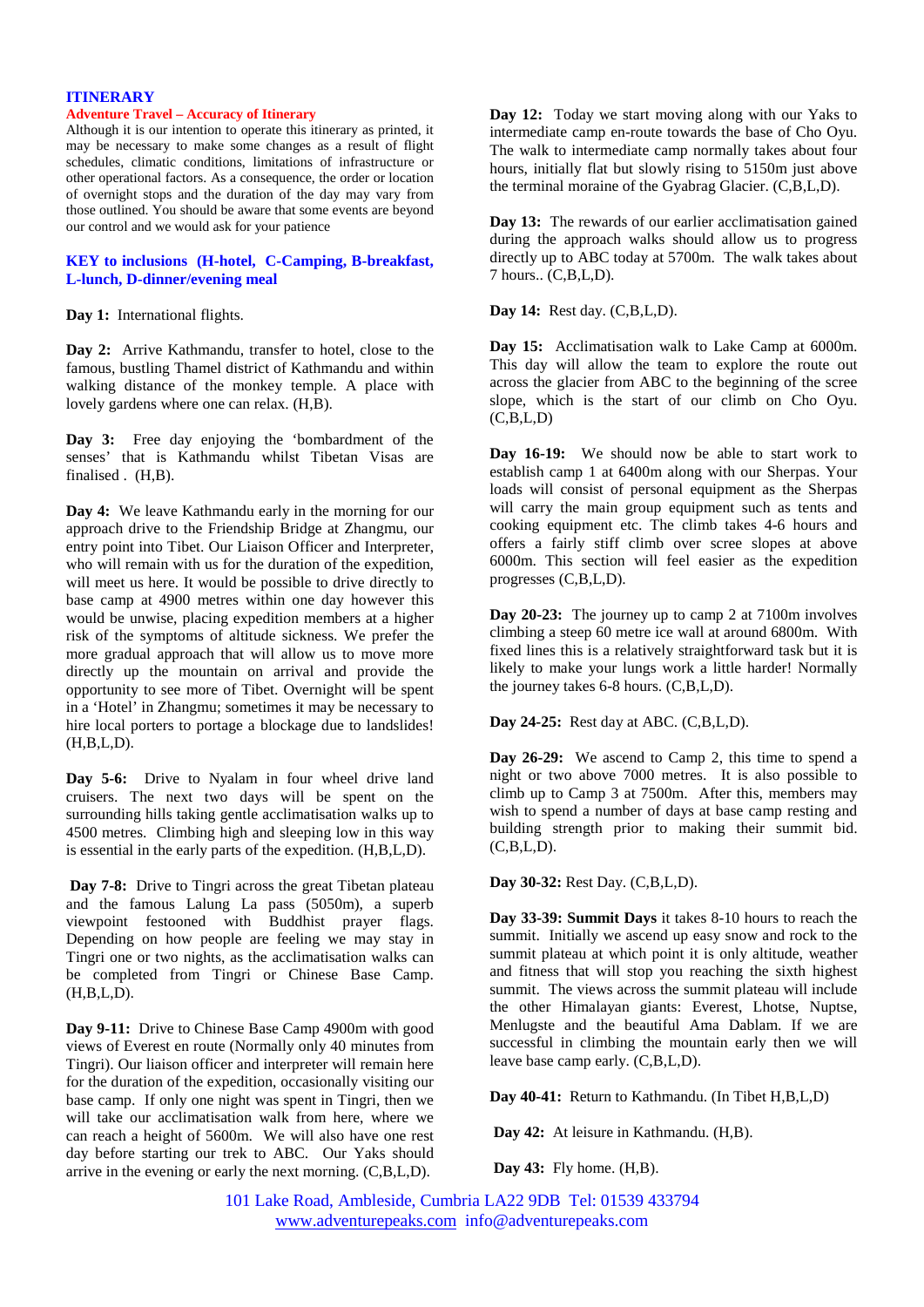## **Previous Experience/Fitness**

You should have completed a number of glaciated climbs that include previous high altitude experience to at least 6500-7000m and be technically competent to Alpine PD+ (Scottish grade I/II) and be able to rappel/abseil with a pack on. Training courses are available through Adventure Peaks 'Winter Mountaineering', 'Snow & Ice Climbing' and 'Alpine courses'.Summit success and enjoyment will require a high level of aerobic and mountain fitness. Although Cho Oyu is described as a straightforward climb, any 8000m peak is extremely demanding both physically and mentally. Team members should have suitable experience to enable them to move between camps and on fixed lines as part of a group without being independently guided.

# **Our Leaders**

Our 8000m expedition leaders are professionals who come with a wealth of experience both in mountaineering and also in leading teams and making calculated judgements.

# **Sherpa Team**

We do not compromise on our support staff, unlike some we only use Nepali staff in Tibet. Our regular team of climbing Sherpa knows the mountain well (we've been operating in Tibet now almost every year for the past twelve years) and are very loyal to us. Our standard Sherpa to climber ratio is at least 1:2 some clients upgrade to 1:1. They are supported by an equally good team of cooks who have been well provided for in terms of facilities and training to maintain high levels of hygiene and care.

# **Leader and Sherpa Support options**

Standard package (most common) British Group Leader and Sherpa support on a 1:2 ratio who will place all group equipment (tents, stoves, food and oxygen) and accompany you and another team member on summit day. Standard price as per Web at time of booking, early booking reduction available see Web.

Upgrade to 1:1 Sherpa – British Group Leader and your personal Sherpa who will climb with you between camps, assist in carrying your sleeping bag and other small items of personal gear, melt water and carry your spare oxygen on summit day. Standard price plus £4,200

Upgrade 1:1 British Leader and Sherpa – the ultimate support for the client who prefers to have the additional support of a personal British leader and Sherpa at all times. Standard price plus £15,000

#### **Base Camp & Resources**

We have established a comfortable and spacious wellresourced base camp set up over the years allowing you to relax and build up strength whilst not high on the mountain.

- Facilities include carpeted Mess tent, high backed chairs, heaters, DVD player & flat screen TV.
- Personal sleeping tents
- Good communication facilities that include satellite telephones, e-mail and broad band access via a BGAN and VHF base Radio sets
- Charging facilities for your electronic devices

• Hot Showers on demand

On the mountain we use high quality tents (Terra Nova, Mountain Hardware, Marmot) on the basis of 2 people to a 3 person tent, highly efficient reactor stoves and quality high altitude food rations. We don't compromise on equipment like some teams it is supplied in sufficient quantity to allow our full team to make a summit bid at the same time. We don't need to allocate summit slots to different team members!

#### **Oxygen:**

We have developed quality systems to our oxygen supplies to ensure the very best available before and during the expedition. We don't act as guinea pigs for new developments; we wait until year two before updating our equipment to avoid the potential for technical issues. Currently we use Summit Oxygen Masks and Regulators, Summit Oxygen cylinders (the only cylinders to hold a CE approved quality stamp). We provide 20% extra oxygen for emergency use. All equipment is professionally serviced each season. In Base Camp all cylinders are rechecked in conjunction with our clients to ensure no leakage has occurred and all clients are allocated their own personal mask and regulator (no sharing) for the expedition allowing them to train and become familiar with their system from a very early stage.

Oxygen Cost - The following prices are inclusive of mask, regulator and uplift to top camp and NOT just the cylinders.

- $2 * 4$  litre Cylinders £1,000
- 3 \* 4 litre Cylinders £1200
- Each extra 4ltr bottle £400

# **Medical Cover**

All our expedition leaders are trained in first aid and have a good knowledge of high altitude problems. The expedition will be equipped with:

- A well-stocked medical kit to deal with mountaineering ailments
- A portable hyperbaric chamber (Gamow bag)
- Stretcher
- Emergency oxygen,

#### **Altitude**

You should already be familiar with the effects of altitude from your previous experience. However if you are new to mountaineering at extreme altitude you may still have concerns about the effects. Don't worry, our itinerary allows sufficient time to acclimatise. The best way to avoid symptoms is to do everything slowly, walk at a steady pace and drink plenty of fluid. Should you be the exception, we can allow you to stay an extra night at a lower level and follow on with one of our local guides.

#### **Weather Forecasts**

We pay directly to a weather forecasting service to provide our team with regular weather reports to our communications equipment in base camp and our leaders are able to obtain direct updates after leaving BC on the actual summit bid. All weather reports are also monitored and recorded by our expedition's logistics staff in the UK